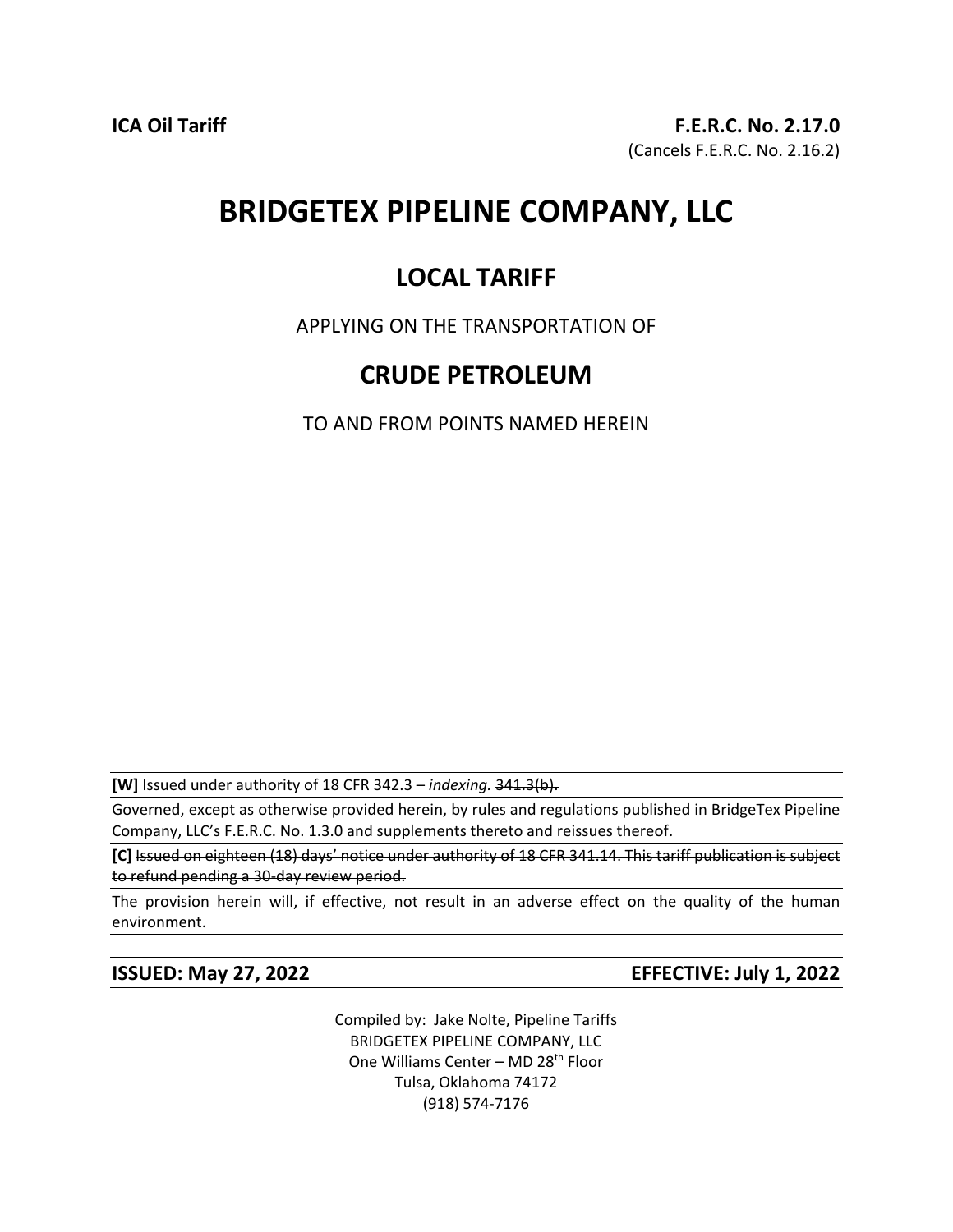### **Table of Rates**

#### *All Rates are for pipeline transportation only.* **[U]** Unchanged. All rates on this page are unchanged, unless otherwise noted.

| <b>FROM</b><br>(Origin)<br>(Note 1) | TO.<br>(Destination)<br>(Note 2)                                                                | Local /<br>Uncommitted<br><b>Shipper Rate</b>                      | <b>Committed Shipper Rates</b><br>(Notes 4 and 7) |                                                                           |                                                                 |
|-------------------------------------|-------------------------------------------------------------------------------------------------|--------------------------------------------------------------------|---------------------------------------------------|---------------------------------------------------------------------------|-----------------------------------------------------------------|
|                                     |                                                                                                 | <b>Rate in Cents</b><br>per barrel of<br>42 U.S.<br><b>Gallons</b> | <b>Tier</b><br>Level                              | <b>Range of Daily</b><br>Contract<br>Volume<br><b>Commitment</b><br>(bpd) | Rates in<br>Cents per<br>barrel of<br>42 U.S.<br><b>Gallons</b> |
| Colorado<br>City, TX                | Houston Gulf Coast area:<br>East Houston<br>٠<br>Speed Junction<br>Genoa Junction<br>Texas City | $[1]$ 450.43<br>(Note 3)                                           | 1<br>(Note 5)                                     | $10,000 -$<br>30,000                                                      | 438.44                                                          |
|                                     |                                                                                                 |                                                                    | $\mathcal{P}$<br>(Note 6)                         | $100,000 -$<br>200,000                                                    | 271.74                                                          |

#### **NOTES APPLICABLE TO TABLE OF RATES**

- **Note 1**: The Origin ("Origin") for this Tariff is the inlet flange to the Carrier Facilities located in Colorado City, Texas.
- **Note 2**: The Destination ("Destination") for this Tariff is the Houston Gulf Coast area, which includes any of the following delivery points that are connected to and capable of receiving Crude Petroleum from Carrier's pipeline facilities:
	- (a) East Houston: That certain delivery location into Carrier's tankage at Magellan's East Houston Terminal located at 7901 Wallisville Road, Houston, Texas.
	- (b) Speed Junction: That certain delivery station located at 1313 W. Pasadena Freeway, Pasadena, Texas 77506.
	- (c) Genoa Junction: That certain delivery station located at the connection point with third party facilities, approximately 5.6 miles due south of Speed Junction.
	- (d) Texas City: Those certain delivery stations in the Texas City, Texas area, which provide direct access to Valero's Texas City Refinery and Marathon's Texas City refineries.
- **Note 3**: The "Local/Uncommitted Shipper Rate" set forth in the Table of Rates applies to those shippers that have not entered into a Transportation Services Agreement ("TSA") with Carrier during the open season held by Carrier beginning in June, 2012 or the supplemental open season held by Carrier beginning in July, 2014 and to Committed Shippers, as described in Notes 5 and 6 below.
- **Note 4**: The "Committed Shipper Rates" set forth in the Table of Rates are available to those shippers that entered into a TSA with Carrier during the open season held by Carrier beginning in June, 2012 or the supplemental open season held by Carrier beginning in July, 2014 and committed therein to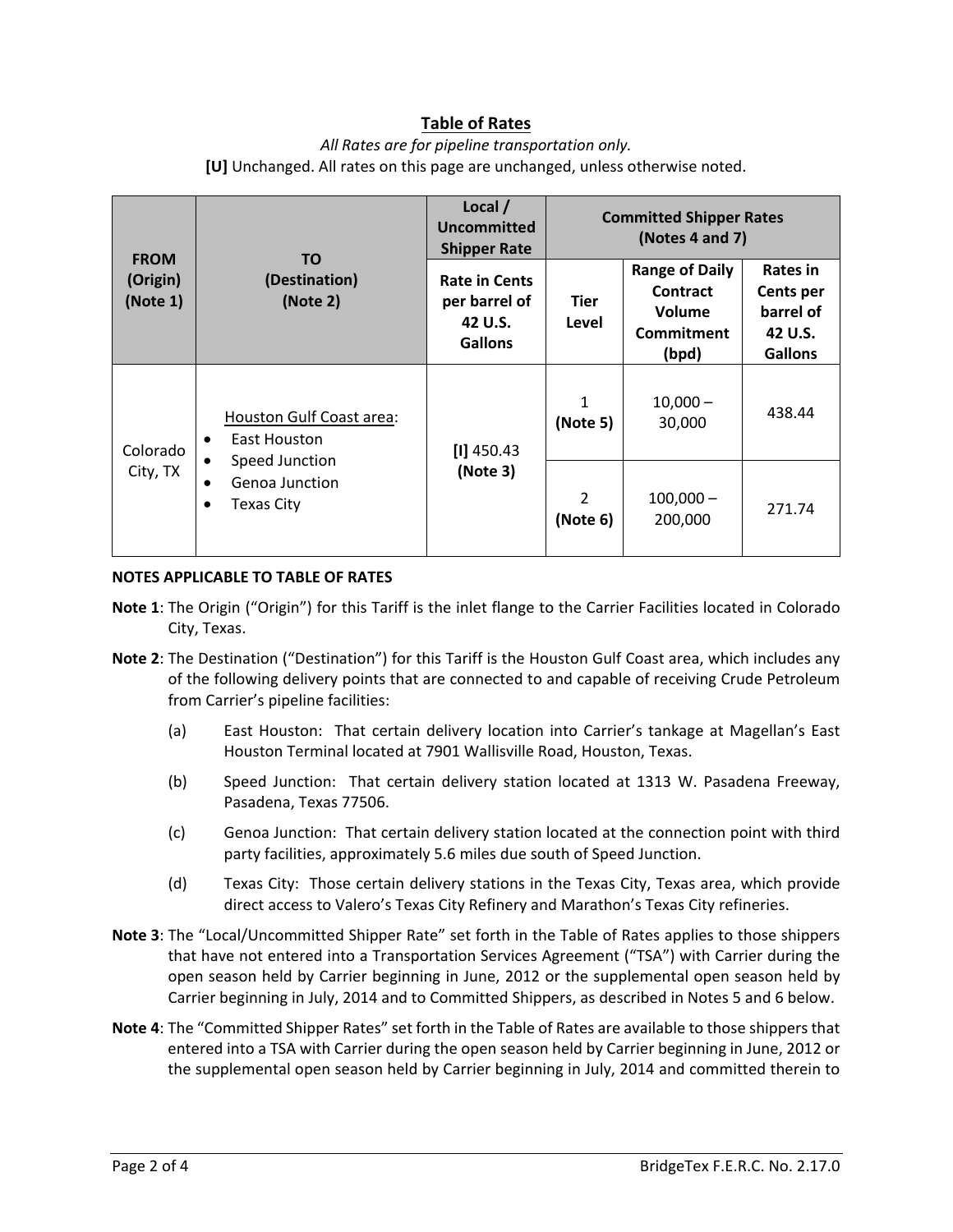ship the specified amount of Crude Petroleum per day ("Daily Volume Commitment") from the Origin to the Destination specified above for a specified term ("Committed Shipper").

- **Note 5**: The Tier 1 Firm Committed Shipper Rate is available to Committed Shippers who committed in a TSA to ship, for a term of at least seven (7) years, a volume of Crude Petroleum in the indicated volume range at a rate that is higher than the rate available to Uncommitted Shippers, as well as higher than the rate available to Tier 2 Committed Shippers. The volumes of Crude Petroleum shipped by Tier 1 Committed Shippers are not subject to prorationing under Item 150 of Carrier's Rules and Regulations tariff under normal operating conditions. The Local/Uncommitted Shipper Rate shall apply to volumes shipped by Tier 1 Committed Shippers, on a monthly basis, in excess of such shipper's Daily Volume Commitment.
- **Note 6**: The Tier 2 Committed Shipper Rate is available to Committed Shippers who committed in a TSA to ship a volume of Crude Petroleum in the indicated volume range for a term of at least ten (10) years. The Tier 2 Committed Shipper Rate is also available to such Committed Shippers shipping volumes, on a monthly basis, of up to 10% in excess of the Shipper's Daily Volume Commitment on a space-available basis. The Local/Uncommitted Shipper Rate shall apply to volumes shipped by Tier 2 Committed Shippers, on a monthly basis, in excess of 110% of the shipper's Daily Volume Commitment.
- **Note 7**: All volumes of Crude Petroleum shipped by Carrier on behalf of a Committed Shipper during a Contract Quarter (defined below) from the Origin to the Destination under this Tariff will apply towards the Committed Shipper's "Minimum Contract Quarterly Volume Commitment," which is equal to the Committed Shipper's Daily Contract Volume Commitment multiplied by the number of days in the applicable Contract Quarter. A "Contract Quarter" is defined for purpose of a TSA to be a three-month period beginning on January 1, April 1, July 1, or October 1 of a calendar year (with a potential "stub quarter" during the first quarter following the Service Commencement Date.)

#### **PAYMENTS AND DEFICIENCY PAYMENTS UNDER TSA**

- 1. For each Contract Quarter a Committed Shipper is responsible for making a Minimum Quarterly Payment ("MQP") to Carrier, which equals the amount, in dollars, of the product of (a) the Committed Shipper's "Daily Actual Volume Commitment," which is (i) the Committed Shipper's Minimum Contract Quarterly Volume Commitment, reduced to account for any Barrels of Crude Petroleum that the Committed Shipper properly tendered to Carrier during the Contract Quarter but that Carrier was unable to transport for any reason, including but not limited to force majeure and/or prorationing (the "Minimum Actual Quarterly Volume Commitment"), divided by (ii) the number of days in the Contract Quarter; multiplied by (b) the number of days in such Contract Quarter; multiplied by (c) the Committed Shipper Rate applicable to such Daily Actual Volume Commitment, in effect for each such calendar day during such Contract Quarter.
- 2. If a Committed Shipper fails to ship its Minimum Actual Quarterly Volume Commitment (as such Minimum Actual Quarterly Volume Commitment may be reduced as stated above) in a Contract Quarter, then such Committed Shipper shall make a payment ("Deficiency Payment") to Carrier at the end of the Contract Quarter equal to the MQP less (a) any payment reductions resulting from force majeure situations, proration, or any other failure of Carrier to accept Crude Petroleum for transportation under the TSA for any reason other than the Committed Shipper's default or failure to perform, excluding however any payment reductions that have already been accounted for in the calculation of the Committed Shipper's Daily Actual Volume Commitment; (b) the aggregate payments received by Carrier from Committed Shipper with respect to shipments made